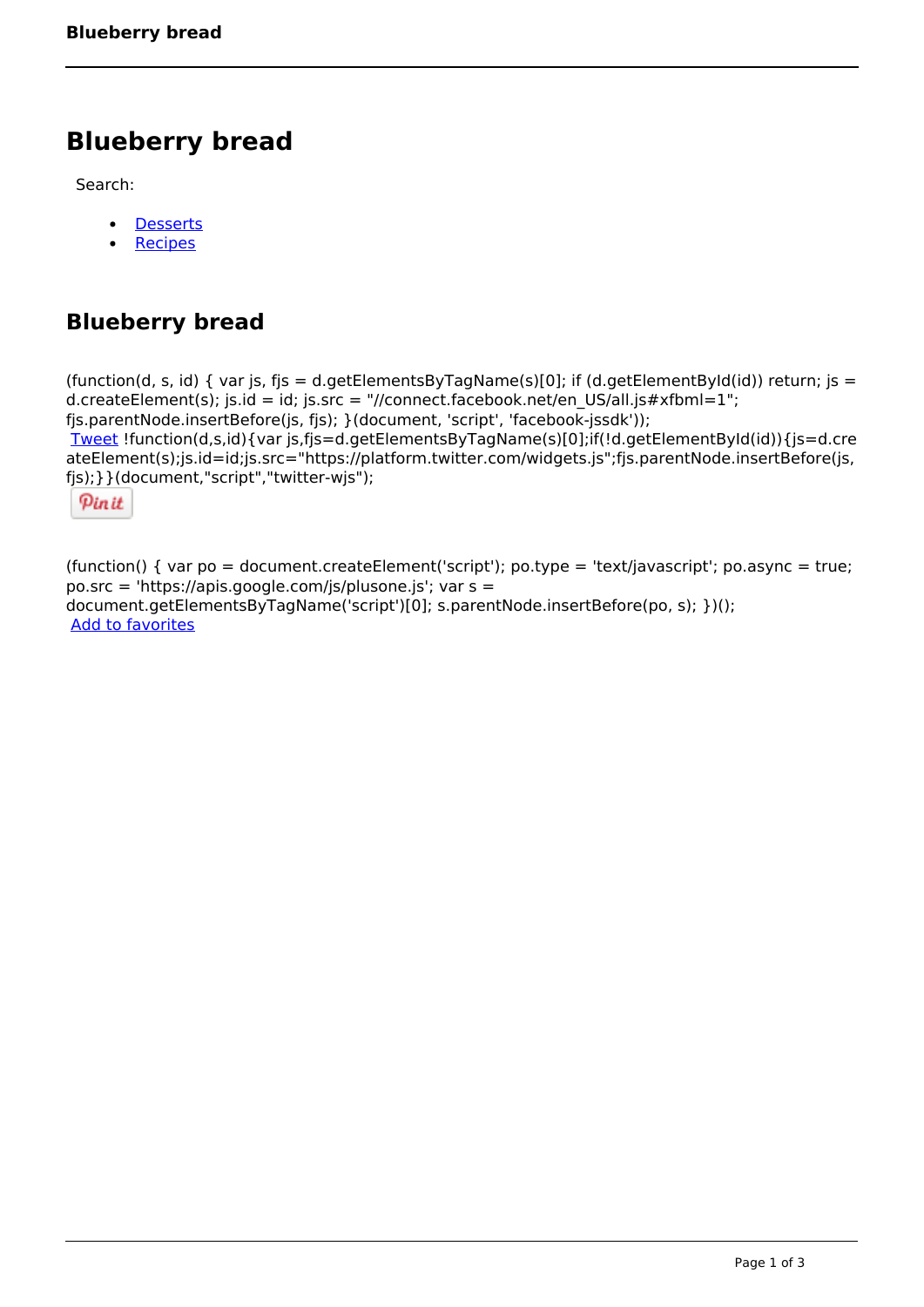## **Blueberry bread**



Rate this recipe

0 people are cooking this [Count me in](https://www.naturalhealthmag.com.au/flag/flag/favorites/1436?destination=printpdf%2F1436&token=01b90ae8ee13c8671fe9855f073e9a51)

Craving something sweet for afternoon tea? Try this homemade blueberry bread recipe.

**Ingredients** (makes 3 small tins)

- 250 g Gluten free flour **bread** mix (Laucke brand)
- 190 ml water, room temperature
- 10 g salt or sugar (sugar for a sweet bread, salt for savoury)
- 20 g Swisse Blueberry [Superfood](http://www.naturalhealthmag.com.au/nourish/acai-berry-breakfast-champions) Powder
- 100 g fresh **[blueberries](http://www.naturalhealthmag.com.au/nourish/blueberry-tart-walnut-crust)**
- 1 lemon, zested

## **Method**

Preheat oven to 170°C fan forced.

Line three small bread loaf tins with baking paper.

Place all dry ingredients, flour, salt or sugar, superfood powder and combine. Then add water and mix together well with a whisk.

Fold the fresh blueberries and lemon zest through the mix and divide equally between the three